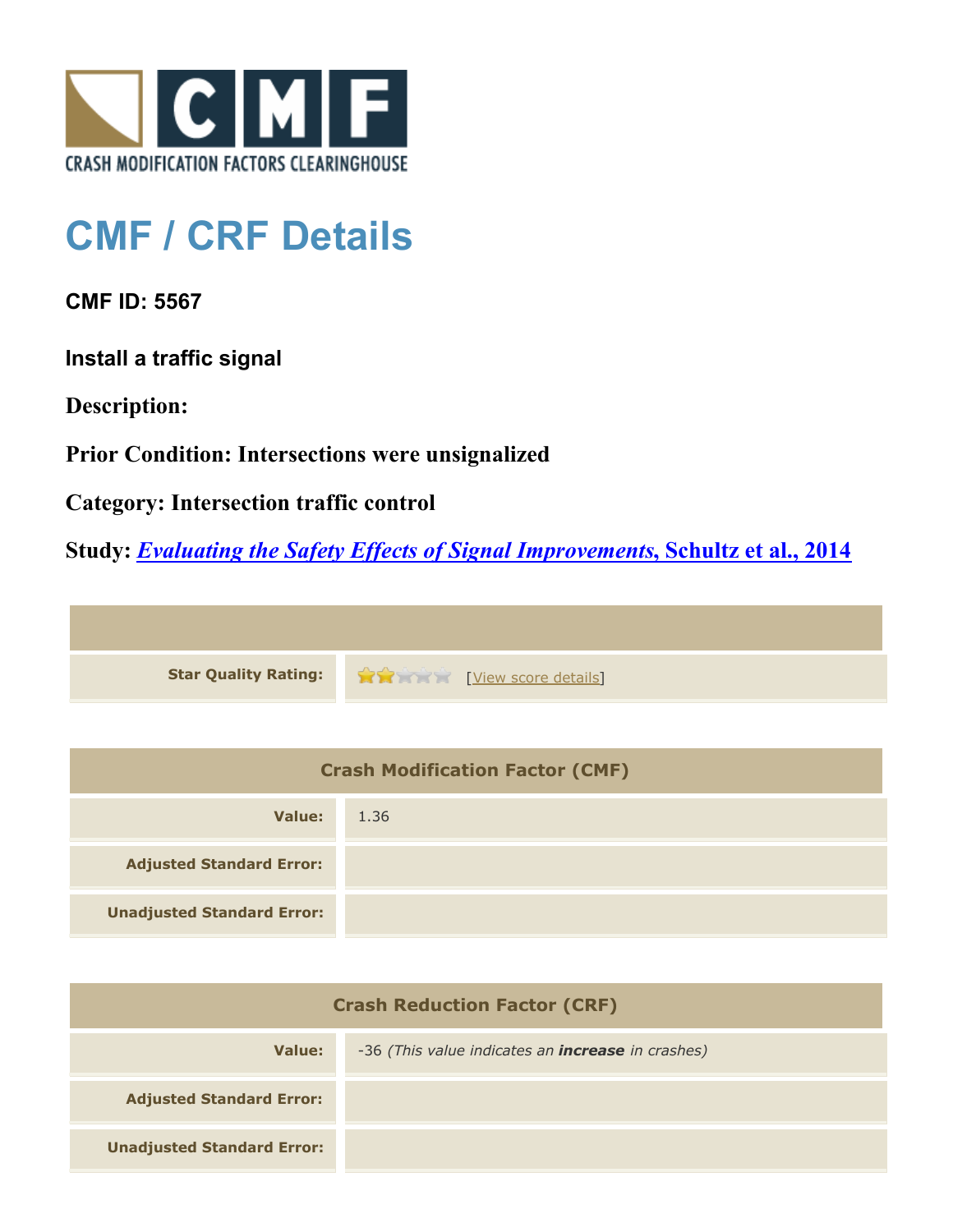| <b>Applicability</b>                    |               |
|-----------------------------------------|---------------|
| <b>Crash Type:</b>                      | All           |
| <b>Crash Severity:</b>                  | All           |
| <b>Roadway Types:</b>                   | All           |
| <b>Number of Lanes:</b>                 |               |
| <b>Road Division Type:</b>              |               |
| <b>Speed Limit:</b>                     | $30 - 65$     |
| <b>Area Type:</b>                       | Not specified |
| <b>Traffic Volume:</b>                  |               |
| <b>Time of Day:</b>                     | All           |
| If countermeasure is intersection-based |               |
| <b>Intersection Type:</b>               | Not specified |
| <b>Intersection Geometry:</b>           |               |
| <b>Traffic Control:</b>                 | Not specified |

|  | <b>Minor Road Traffic Volume:</b> |  |
|--|-----------------------------------|--|
|  |                                   |  |

**Major Road Traffic Volume:**

| <b>Development Details</b>      |              |
|---------------------------------|--------------|
| <b>Date Range of Data Used:</b> | 2002 to 2011 |
| <b>Municipality:</b>            |              |
| State:                          | UT           |
| <b>Country:</b>                 |              |